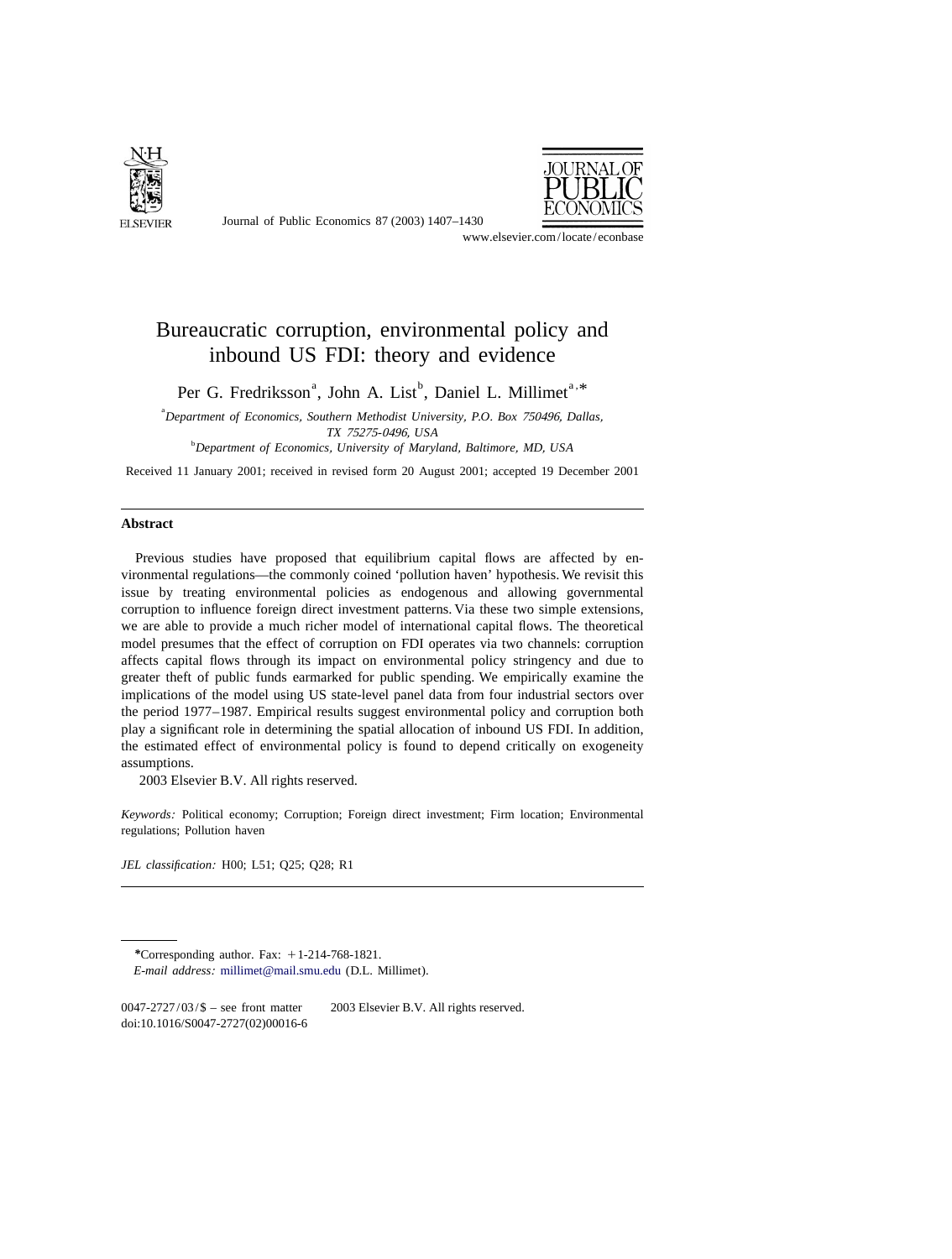## **1. Introduction**

Activities of multinational corporations have expanded considerably over the past 15 years. Data on worldwide nominal foreign direct investment (FDI) inflows show increases of nearly 18% per annum from 1985 to 1997. This growth rate is stark in light of the much smaller rates of growth observed in GDP and trade flows. Perhaps even more surprising, in light of the political rhetoric associated with capital flight, is that industrialized economies received a major share (71.5%) of these FDI inflows (Shatz and Venables, 2000). The asymmetric distribution of capital flows across countries has spurred a large literature examining the structural determinants of FDI flows (see, e.g. Froot, 1993). One insightful line of research includes studies that examine the effect of corruption on the cross-country pattern of FDI (Wheeler and Mody, 1992; Hines, 1995; Wei, 2000). A related line of work explores the impact of environmental regulation on US FDI, both inbound and outbound (see, e.g. Eskeland and Harrison, 1997; Keller and Levinson, 1999; List, 2001).

While the first set of studies suggests that corruption has a negative effect on FDI into developing countries, the latter group provides only weak evidence that lax environmental policies attract capital (i.e. that 'pollution havens' exist). This second set of studies, however, suffers from two potential deficiencies: (i) environmental policy is assumed exogenous, and (ii) governmental corruption is not explicitly modeled.<sup>1</sup> At first glance, one may conclude that corruption in the US is minimal, and therefore should play little role in the (inbound) FDI decision. However, anecdotal evidence suggests otherwise. For instance, an environmentally-related corruption ring, termed Operation Silver Shovel by the FBI, was uncovered in the mid-1990s. In the end, corruption convictions were handed out to 18 Chicago residents: six were current or former city aldermen. Herbert Collins, former Special-Agent-in-Charge of the Chicago Field Division quipped: 'This investigation was initiated because of the concerns about public officials who were misusing their offices by permitting illegal landfills and other environmental misuses to occur.'<sup>2</sup> The list of such distortions of environmental policy in the US is extensive, and highlights the need for a richer model of environmental policy determination.

In this paper, we attempt to remedy both potential deficiencies by investigating the impact of endogenous US state environmental regulations on FDI inflows, controlling for state level bureaucratic corruption. We therefore contribute to the literature on the pollution haven hypothesis as well as the relationship between corruption and FDI. To guide our empirical work, we first develop a simple theoretical model that endogenizes both environmental policy and the capital

<sup>&</sup>lt;sup>1</sup>López and Mitra (2000) discuss the relationship between corruption, income, and pollution levels. They do not study environmental policy and capital flows, however.

<sup>&</sup>lt;sup>2</sup>See <http://www.fbi.gov/majcases/silvershovel/silvershovel.htm> for further insights.